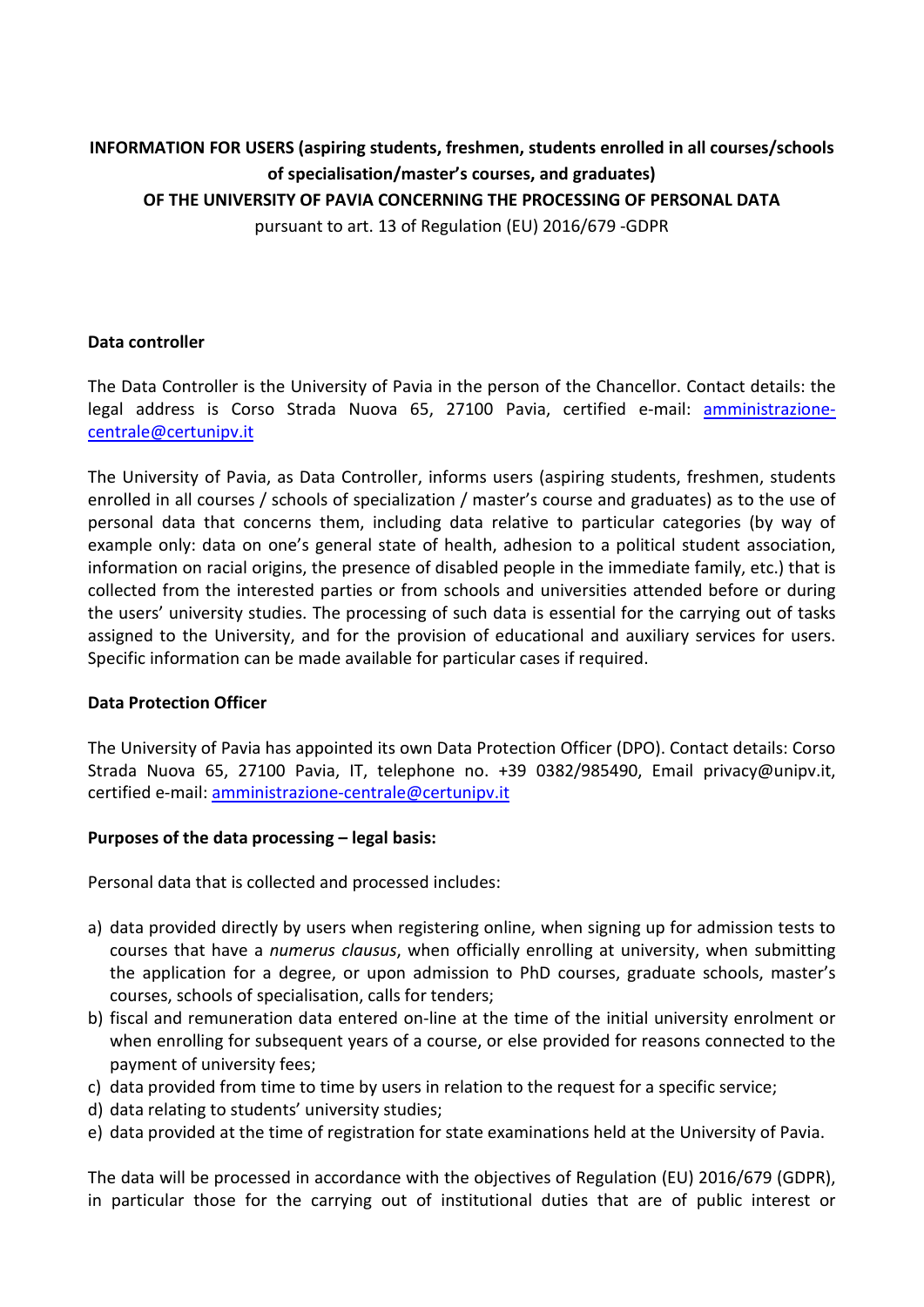otherwise related to the exercise of its public powers, including obligations required by law for the purpose of managing the didactic/administrative/working relationships between the university and students, and/or for purposes related to the election of student representatives to academic bodies, or for purposes related to any part-time collaborations of students at University facilities, as well as for the provision of specific services requested by users. The processing of data may also take place for historical, statistical or scientific purposes, including the objectives of archiving, historical/scientific research, and analysis for statistical purposes, in compliance with the law and codes of ethics. The University may carry out research activities aimed at analysing possible improvements to its services provided this does not allow direct identification of the interested party.

Processing is usually performed with the help of IT and telematic tools to store and manage data; some phases of the processing can be carried out on paper and, in any case, in such a way as to guarantee security and protect the confidentiality of the interested party, with organizational and technological measures adopted to protect data.

## **Nature of the provision of data and the consequences of refusal**

The provision of data is, in general, mandatory. Failure to provide the data referred to in the above paragraph "Purposes of the data processing," points a), b), d) and e) precludes the establishment and continuation of a relationship with the University. Failure to provide the data indicated in point c) results in the impossibility of accessing the services requested.

## **Categories of subjects to whom data may be communicated or who can come into contact with such data in their capacity as data processors or persons in charge of processing – receivers of data**

Users' personal data may be accessed and processed, in compliance with current legislation on the subject, by personnel and collaborators of the University or companies expressly appointed as data processors.

Data obtained by the University may be communicated to other public entities, with the exclusion of public sector bodies, with whom the University exchanges information in the fulfilment of its institutional duties.

Substitutive declarations provided by users pursuant to D.P.R. 445/2000 (as amended by Law 183/2011) will be subject to the controls required by current legislation, and false declarations will be reported to the competent judicial authorities.

In particular, data may be may be divulged:

- to the Ministry of Education, University and Research (M.I.U.R.) for inclusion on the National Register of Students (established by Law No. 170/2003), to monitor the academic progress of all university students;

- to the Ministry of Finance;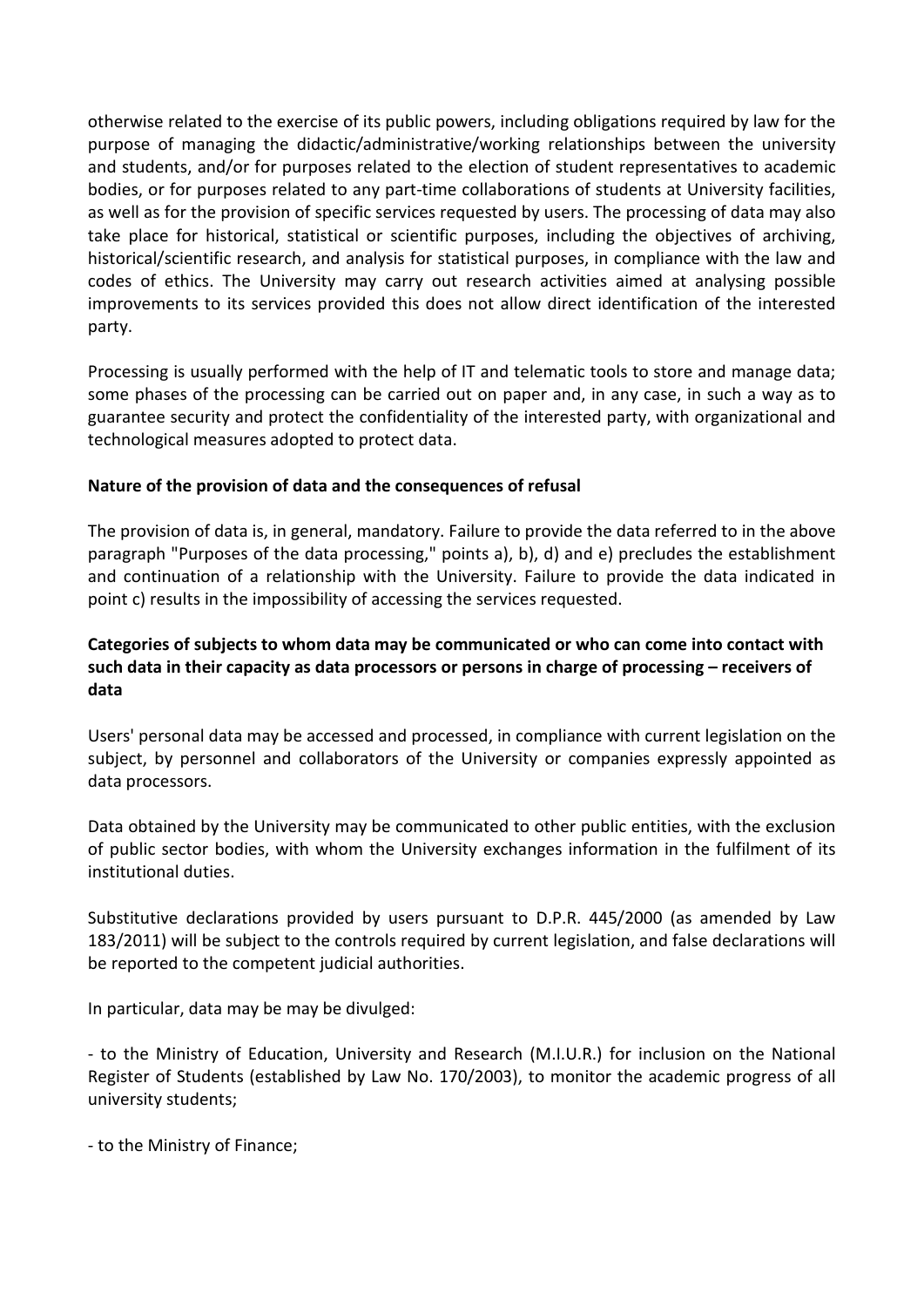- to local authorities, for the purpose of making subsidies available to particular categories of students;

- to the Government Legal Service, Ministry of Foreign Affairs, Police Headquarters, Embassies, the Public Prosecutor's Office regarding residence permits, and the recognition of special status;

- to the Region, to other accredited or authorized public and private operators, and to potential employers for the orientation and placement of students and University graduates to the world of work (pursuant to law 30/2003 regarding the reform of the labour market and subsequent implementation);

- to insurance companies for procedures involving injury

- to Regional Management Bodies (institutions established pursuant to Law No. 390/91 regarding the right to higher education), EDiSU and other institutes to favour the international mobility of students, for the purpose of assessing the economic benefits and allocation of housing (Law No. 390/1991 and Regional Laws on the subject) and other subjects in the context of participation in international programs.

Judicial authorities (Penal Code [C.P.]- Italian Code of Criminal Procedure [C.P.P.])

Personal data will also be made available to the bank that, in agreement with the University, manages the collection/reimbursement of taxes and university fees.

Such data may also be made available to subjects and bodies engaged in studies or activities having historical, statistical or scientific aims, always in compliance with Regulation (EU) 2016/679 (GDPR).

Data regarding one's general state of health, political, religious or trade union opinions, membership of a political student association or a political party, information on racial origins, etc., and judicial data can be communicated, in the pursuit of the purposes above indicated, only where required by law or regulation. However, the communication or dissemination of data required by law enforcement agencies, judicial authorities, information and security bodies or other public entities for defence purposes, security of the state and ascertainment of crimes, as well as communication to judicial authorities in compliance with legal obligations, is in any case guaranteed, in compliance with the law, where there are alleged criminal offences.

Data may also be disclosed to some external parties, identified as external data processors (e.g. CINECA) to which the University assigns services of outsourcing, or with which conventions or agreements are put into place. Collected data will not be transferred to countries outside the EU except in special cases, such as for exams taken abroad (non-EU countries), following specific notification.

### **Storage**

The determination of the preservation period for personal data complies with the principle of the necessity for processing. The time limits for the storage of personal data generally depend on the